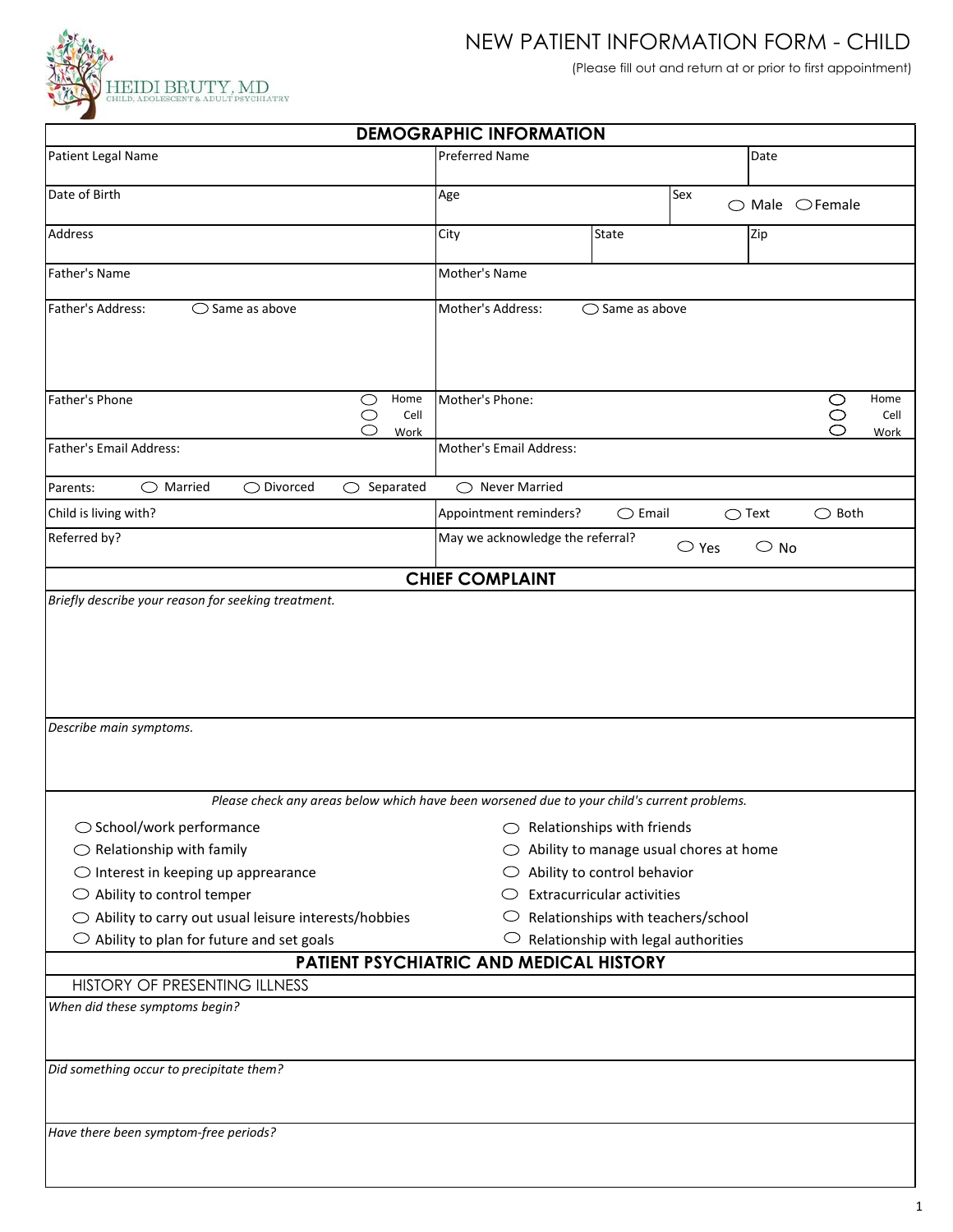|                                                                                                                                          |               | <b>PAST PSYCHIATRIC HISTORY</b> |                       |                                                           |                                     |  |  |
|------------------------------------------------------------------------------------------------------------------------------------------|---------------|---------------------------------|-----------------------|-----------------------------------------------------------|-------------------------------------|--|--|
| Has patient been treated for problem in the past?                                                                                        |               |                                 |                       |                                                           |                                     |  |  |
| When did treatment first begin?                                                                                                          |               |                                 |                       |                                                           |                                     |  |  |
| What kind of treatment occurred?                                                                                                         |               |                                 |                       |                                                           |                                     |  |  |
| Individual psychotherapy? If yes, when and with whom?                                                                                    |               |                                 |                       |                                                           |                                     |  |  |
| Group/Family/Couples psychotherapy? If yes, when and with whom?                                                                          |               |                                 |                       |                                                           |                                     |  |  |
| Has patient ever been psychiatrially hospitalized? If yes, when how, and under what circumstances?                                       |               |                                 |                       |                                                           |                                     |  |  |
| Has patient ever hurt himself/herself in any way? For example, cutting or burning self. If yes, when, how, and under what circumstances? |               |                                 |                       |                                                           |                                     |  |  |
| Has patient ever thought of or attempted to commit suicide? If yes, when, how, and under what circumstances?                             |               |                                 |                       |                                                           |                                     |  |  |
|                                                                                                                                          |               | <b>MEDICAL HISTORY</b>          |                       |                                                           |                                     |  |  |
| Current and prior medical problems:                                                                                                      |               |                                 |                       |                                                           |                                     |  |  |
| Medical hospitalizations / surgeries:                                                                                                    |               |                                 |                       |                                                           |                                     |  |  |
| Known drug allergies:                                                                                                                    |               |                                 |                       |                                                           |                                     |  |  |
| Primary Care Physician:                                                                                                                  |               |                                 |                       |                                                           | Last physical exam:                 |  |  |
| Address/Phone:                                                                                                                           |               |                                 |                       | $\bigcirc$ Yes<br>$\bigcirc$ No<br>Immunizations current? |                                     |  |  |
| Describe current eating habits:                                                                                                          |               |                                 |                       |                                                           |                                     |  |  |
| Describe current sleeping habits: (How many hours per night? Wake up during night? How long does it take to fall asleep?)                |               |                                 |                       |                                                           |                                     |  |  |
| Describe current exercise habits:                                                                                                        |               |                                 |                       |                                                           |                                     |  |  |
| <b>PAST MEDICATIONS</b>                                                                                                                  |               |                                 |                       |                                                           |                                     |  |  |
| <b>NAME OF MEDICATION</b>                                                                                                                | <b>DOSAGE</b> | <b>WHY PRESCRIBED</b>           | <b>WHO PRESCRIBED</b> |                                                           | COMMENTS (HELPFULNESS/SIDE EFFECTS) |  |  |
|                                                                                                                                          |               |                                 |                       |                                                           |                                     |  |  |
|                                                                                                                                          |               |                                 |                       |                                                           |                                     |  |  |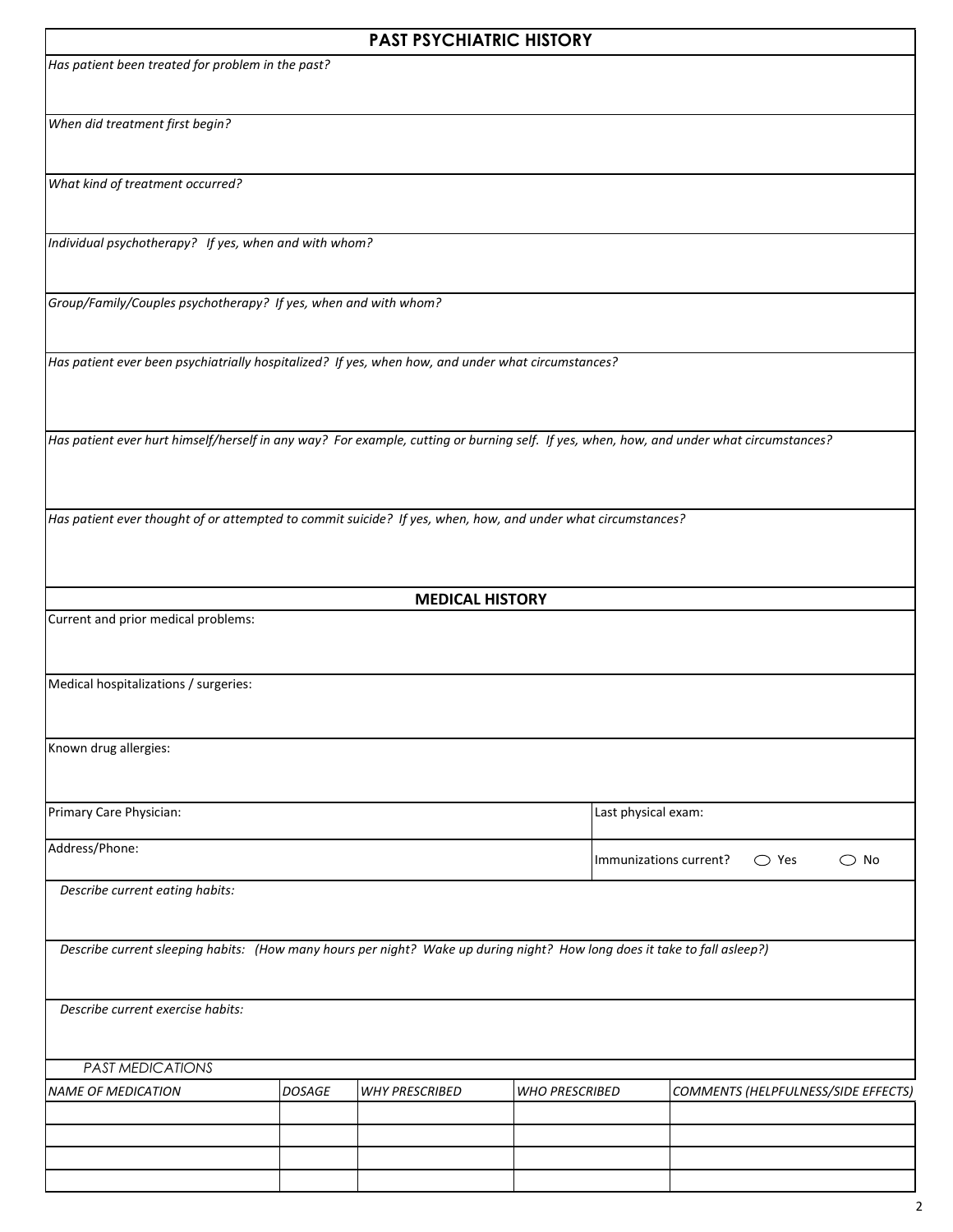| <b>NAME OF MEDICATION</b><br>Please comment on any substance abuse (drugs/alcohol).                                                                                                     |                    | <b>DOSAGE</b> | <b>WHY PRESCRIBED</b> |                        |                           |                                   | <b>WHO PRESCRIBED</b>            |    |                         | COMMENTS (HELPFULNESS/SIDE EFFECTS) |
|-----------------------------------------------------------------------------------------------------------------------------------------------------------------------------------------|--------------------|---------------|-----------------------|------------------------|---------------------------|-----------------------------------|----------------------------------|----|-------------------------|-------------------------------------|
|                                                                                                                                                                                         |                    |               |                       |                        |                           |                                   |                                  |    |                         |                                     |
|                                                                                                                                                                                         |                    |               |                       |                        |                           |                                   |                                  |    |                         |                                     |
|                                                                                                                                                                                         |                    |               |                       |                        |                           |                                   |                                  |    |                         |                                     |
|                                                                                                                                                                                         |                    |               |                       |                        |                           |                                   |                                  |    |                         |                                     |
|                                                                                                                                                                                         |                    |               |                       |                        |                           |                                   |                                  |    |                         |                                     |
|                                                                                                                                                                                         |                    |               |                       |                        |                           |                                   |                                  |    |                         |                                     |
| What                                                                                                                                                                                    | When did you start |               | How much did you use  |                        |                           | Last use                          |                                  |    | What did it do for you? |                                     |
|                                                                                                                                                                                         |                    |               |                       |                        |                           |                                   |                                  |    |                         |                                     |
|                                                                                                                                                                                         |                    |               |                       |                        |                           |                                   |                                  |    |                         |                                     |
|                                                                                                                                                                                         |                    |               |                       |                        |                           |                                   |                                  |    |                         |                                     |
|                                                                                                                                                                                         |                    |               |                       |                        |                           |                                   |                                  |    |                         |                                     |
| Please mark any that the patient has or has had and include dates as best you can.                                                                                                      |                    |               |                       |                        |                           |                                   |                                  |    |                         |                                     |
| Head injury/Loss of consciousness<br>◯                                                                                                                                                  |                    |               |                       |                        |                           | ◯                                 | Heart problems                   |    |                         |                                     |
| Seizures/Convulsions<br>O                                                                                                                                                               |                    |               |                       |                        |                           |                                   | Rheumatic fever/strep infections |    |                         |                                     |
| Other neurological problems                                                                                                                                                             |                    |               |                       |                        |                           |                                   | Liver/Kidney problems            |    |                         |                                     |
| Ear, Nose, or Throat problems                                                                                                                                                           |                    |               |                       |                        |                           |                                   | Skin problems                    |    |                         |                                     |
| Dental problems                                                                                                                                                                         |                    |               |                       |                        |                           |                                   | Joint/limb problems              |    |                         |                                     |
| Asthma                                                                                                                                                                                  |                    |               |                       |                        |                           |                                   | Hearing/vision problems          |    |                         |                                     |
| Chest problems                                                                                                                                                                          |                    |               |                       |                        |                           |                                   | Growth/endocrine problems        |    |                         |                                     |
| Stomach or bowel problems/soiling                                                                                                                                                       |                    |               |                       |                        |                           |                                   | Gynecological/menstrual problems |    |                         |                                     |
| Urinary or bladder/wetting<br>O                                                                                                                                                         |                    |               |                       |                        |                           | O                                 | Childhood measles/mumps          |    |                         |                                     |
|                                                                                                                                                                                         |                    |               |                       |                        |                           |                                   |                                  |    |                         |                                     |
|                                                                                                                                                                                         |                    |               |                       | <b>FAMILY HISTORY</b>  |                           |                                   |                                  |    |                         |                                     |
|                                                                                                                                                                                         |                    |               |                       |                        |                           |                                   |                                  |    |                         |                                     |
|                                                                                                                                                                                         |                    |               |                       |                        |                           |                                   |                                  |    |                         |                                     |
|                                                                                                                                                                                         |                    |               |                       |                        |                           |                                   |                                  |    |                         |                                     |
|                                                                                                                                                                                         |                    |               |                       |                        |                           |                                   |                                  |    |                         |                                     |
| Please give the names, ages, and relationships of people living in the home:                                                                                                            |                    |               |                       |                        |                           |                                   |                                  |    |                         |                                     |
|                                                                                                                                                                                         |                    |               |                       |                        |                           |                                   |                                  |    |                         |                                     |
|                                                                                                                                                                                         |                    |               |                       |                        |                           |                                   |                                  |    |                         |                                     |
|                                                                                                                                                                                         |                    |               |                       |                        |                           |                                   |                                  |    |                         |                                     |
|                                                                                                                                                                                         |                    |               |                       |                        |                           |                                   |                                  |    |                         |                                     |
|                                                                                                                                                                                         |                    |               |                       |                        |                           |                                   |                                  |    |                         |                                     |
|                                                                                                                                                                                         |                    |               |                       |                        |                           | <b>FAMILY PSYCHIATRIC HISTORY</b> |                                  |    |                         |                                     |
|                                                                                                                                                                                         |                    |               |                       |                        |                           |                                   |                                  |    |                         |                                     |
| $\bigcirc$ Depression                                                                                                                                                                   |                    |               | ◯                     | Tics                   |                           |                                   |                                  |    | ◯ Sleep Disorder        |                                     |
| ◯ Mania/Bipolar Disorder                                                                                                                                                                |                    |               |                       |                        |                           | Unusual noises/vocalizations      |                                  |    | Drug Use                |                                     |
| $\circlearrowright$ Suicidal thoughts/Urges/Behaviors                                                                                                                                   |                    |               |                       | ADHD                   |                           |                                   |                                  |    | Alcohol Use             |                                     |
| Anxiety                                                                                                                                                                                 |                    |               |                       | <b>Eating Disorder</b> |                           |                                   |                                  |    | Psychosis               |                                     |
| Panic                                                                                                                                                                                   |                    |               |                       |                        | Learning Disability       |                                   |                                  |    | <b>Legal Problems</b>   |                                     |
| Who family are other immediate family members not living in the home:<br>Has any family member had any of the following? Please indicate which family member.<br>Obsessions/Compulsions |                    |               |                       |                        | Coordination problems     |                                   |                                  |    |                         | Psychiatric hospitalizations        |
| $\bigcirc$ Rituals                                                                                                                                                                      |                    |               |                       |                        | <b>Mental Retardation</b> |                                   |                                  | C) | Other                   |                                     |
| <b>Movement Disorders</b>                                                                                                                                                               |                    |               |                       |                        |                           | Autism/Asperger's Disorder/PDD    |                                  |    |                         |                                     |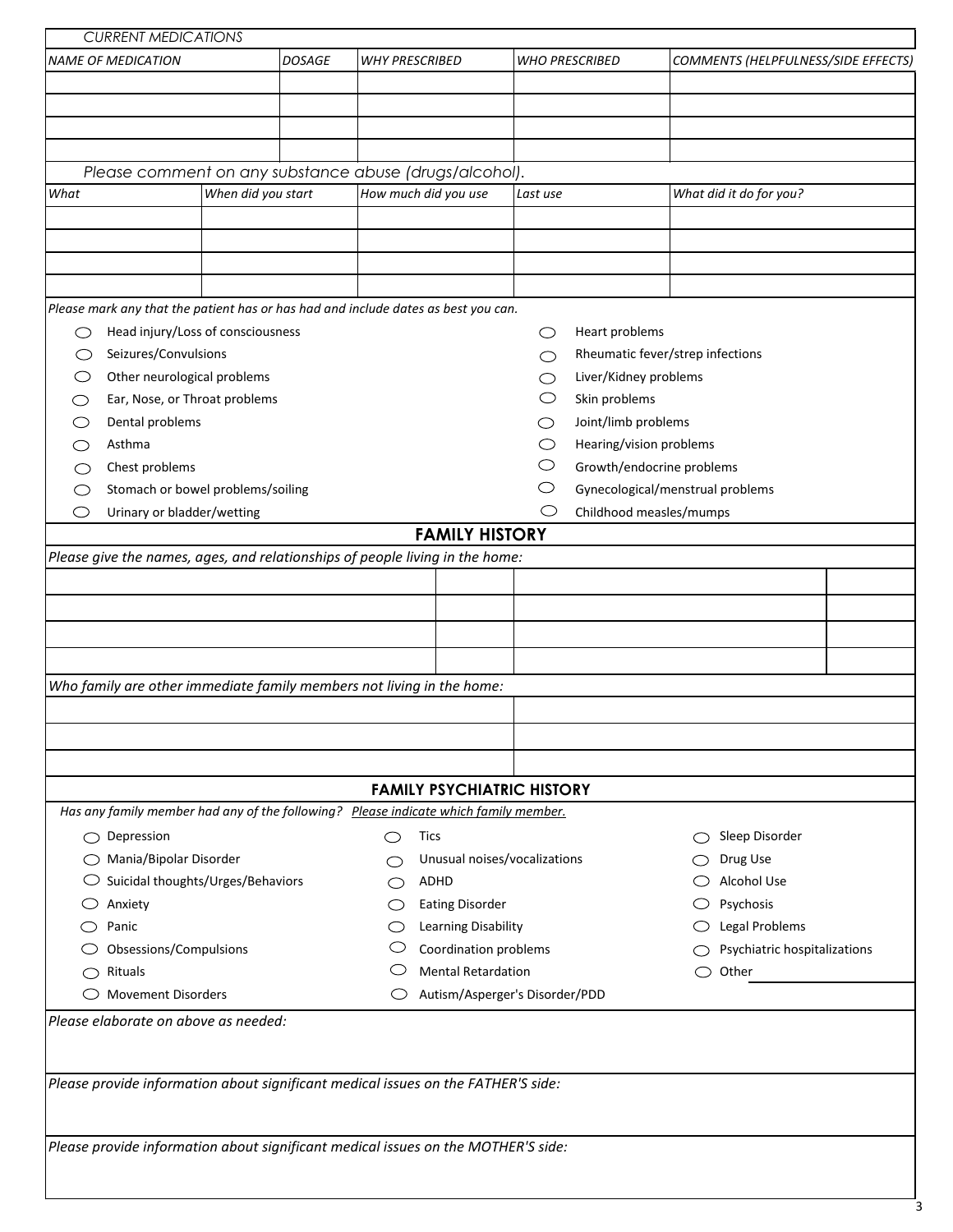| <b>PRENATAL HISTORY</b>                                                                                                                                          |                                                                 |                                       |  |  |  |  |  |
|------------------------------------------------------------------------------------------------------------------------------------------------------------------|-----------------------------------------------------------------|---------------------------------------|--|--|--|--|--|
| $\bigcirc$ Yes $\bigcirc$ No<br>Was the pregnancy healthy?                                                                                                       | Problems:                                                       |                                       |  |  |  |  |  |
| Were medications used during pregnancy?<br>$\bigcirc$ Yes $\bigcirc$ No                                                                                          | If yes, what kind?                                              | How often?                            |  |  |  |  |  |
| Were drugs/alcohol used during pregnancy?                                                                                                                        | If yes, what kind?<br>$\bigcirc$ Yes $\bigcirc$ No              |                                       |  |  |  |  |  |
| Did the mother smoke during the pregnancy?<br>$\bigcirc$ Yes $\bigcirc$ No                                                                                       | If yes, how much?                                               |                                       |  |  |  |  |  |
| $\bigcirc$ Preterm<br>$\bigcirc$ Full term<br>Was the pregnancy:                                                                                                 | $\bigcirc$ Vaginal<br>$\circ$ C-section<br>Delivery:            |                                       |  |  |  |  |  |
| If preterm, how many weeks?<br>Were there delivery problems such as:<br>$\bigcirc$ meconium $\bigcirc$ forceps $\bigcirc$ low oxygen<br>$\bigcirc$ other:        |                                                                 |                                       |  |  |  |  |  |
| Gained weight well?<br>Were there any feeding problems? $\bigcirc$ Yes $\bigcirc$ No                                                                             |                                                                 |                                       |  |  |  |  |  |
| Were there any problems in the first week?                                                                                                                       |                                                                 |                                       |  |  |  |  |  |
| First month?                                                                                                                                                     |                                                                 |                                       |  |  |  |  |  |
| First year?                                                                                                                                                      |                                                                 |                                       |  |  |  |  |  |
|                                                                                                                                                                  |                                                                 |                                       |  |  |  |  |  |
|                                                                                                                                                                  | <b>DEVELOPMENTAL HISTORY</b>                                    |                                       |  |  |  |  |  |
| Describe child as an infant:                                                                                                                                     |                                                                 |                                       |  |  |  |  |  |
| $\bigcirc$ Active                                                                                                                                                | $\bigcirc$ Active but calm<br>Passive<br>⌒                      | Other<br>( )                          |  |  |  |  |  |
| $\bigcirc$ Cuddly                                                                                                                                                | $\bigcirc$ Irritable<br>Withdrawn<br>⌒                          | Other                                 |  |  |  |  |  |
| $\circlearrowright$ Cried easily/frequently                                                                                                                      | $\bigcirc$ Cried reasonable amount<br>Cried seldom<br>$\bigcap$ | Other<br>C)                           |  |  |  |  |  |
| $\bigcirc$ Soothed easily                                                                                                                                        | $\bigcirc$ Difficult to soothe<br>Average<br>⌒                  | Other                                 |  |  |  |  |  |
| Response to changes:                                                                                                                                             | $\bigcirc$ Severe<br>Moderage<br>$\bigcirc$                     | Mild                                  |  |  |  |  |  |
| Reaction to strangers:                                                                                                                                           | Indifferent<br>$\circlearrowright$ Friendly<br>$\bigcirc$       | ◯<br>Fearful                          |  |  |  |  |  |
| Describe response to being held:                                                                                                                                 |                                                                 |                                       |  |  |  |  |  |
| <b>Developmental Milestones (MARK ONLY IF SIGNIFICANTLY DELAYED)</b>                                                                                             |                                                                 |                                       |  |  |  |  |  |
| <b>MOTOR</b>                                                                                                                                                     | LANGUAGE<br><b>ADAPTIVE</b>                                     |                                       |  |  |  |  |  |
| $\bigcirc$ rolled front/back (4 mo)                                                                                                                              | $\bigcirc$ Smiling (4-6 wks)                                    | $\bigcirc$ Mouthing (3 mo)            |  |  |  |  |  |
| $\bigcirc$ sit with support (6 mo)                                                                                                                               | $\bigcirc$ Cooing (3 mo)                                        | $\bigcirc$ Transfers objects (6 mo)   |  |  |  |  |  |
| $\bigcirc$ sit alone (9-10 mo)                                                                                                                                   | $\bigcirc$ Babbling (6 mo)                                      | $\bigcirc$ Picks up raisin (11-12 mo) |  |  |  |  |  |
| $\bigcirc$ pull to stand (10 mo)                                                                                                                                 | $\bigcirc$ Jargon (10-14 mo)                                    | ◯ Scribble (15 mo)                    |  |  |  |  |  |
| $\bigcirc$ crawling (10-12 mo)                                                                                                                                   | $\bigcirc$ First word (12 mo)                                   | ◯ Drinks from cup (10 mo)             |  |  |  |  |  |
| $\bigcirc$ walks alone (10-18 mo)                                                                                                                                | ◯ Follows 1-step command (15 mo)                                | $\bigcirc$ Uses spoon (12-15 mo)      |  |  |  |  |  |
| $\bigcirc$ running (15-24 mo)                                                                                                                                    | $\bigcirc$ 2 word combo (22 mo)                                 | $\bigcirc$ Undresses                  |  |  |  |  |  |
| $\bigcirc$ tricycle (3 yrs)                                                                                                                                      | ◯ 3 word sentence (3 yrs)                                       | $\bigcirc$ Bowel trained              |  |  |  |  |  |
| $\bigcirc$ bicycle (5-7 yrs)                                                                                                                                     | $\bigcirc$ Speech problems                                      | $\bigcirc$ Bladder trained            |  |  |  |  |  |
| School:                                                                                                                                                          |                                                                 |                                       |  |  |  |  |  |
| Repeated grade?<br>$\bigcirc$ Yes $\bigcirc$ No                                                                                                                  | If yes, which grade?                                            |                                       |  |  |  |  |  |
| Special/Resource classes?                                                                                                                                        |                                                                 |                                       |  |  |  |  |  |
| Other special services? (Speech/OT/PT)                                                                                                                           |                                                                 |                                       |  |  |  |  |  |
| $\bigcirc$ Yes $\bigcirc$ No 504 Plan? $\bigcirc$ Yes $\bigcirc$ No<br>IEP?                                                                                      | Academic grades received:                                       |                                       |  |  |  |  |  |
| <b>Evaluations performed:</b>                                                                                                                                    |                                                                 |                                       |  |  |  |  |  |
| Type:<br>Date:                                                                                                                                                   | Reasons:                                                        |                                       |  |  |  |  |  |
| Results:                                                                                                                                                         |                                                                 |                                       |  |  |  |  |  |
| Type:<br>Date:                                                                                                                                                   | Reasons:                                                        |                                       |  |  |  |  |  |
| Results:                                                                                                                                                         |                                                                 |                                       |  |  |  |  |  |
| Relationships with teachers?<br>With peers?                                                                                                                      |                                                                 |                                       |  |  |  |  |  |
| Has your child every had truancy proceedings?<br>$\bigcirc$ Yes $\bigcirc$ No<br>Has your child had any other legal proceedings?<br>$\bigcirc$ Yes $\bigcirc$ No |                                                                 |                                       |  |  |  |  |  |
| If yes, please describe:                                                                                                                                         |                                                                 |                                       |  |  |  |  |  |
|                                                                                                                                                                  |                                                                 |                                       |  |  |  |  |  |